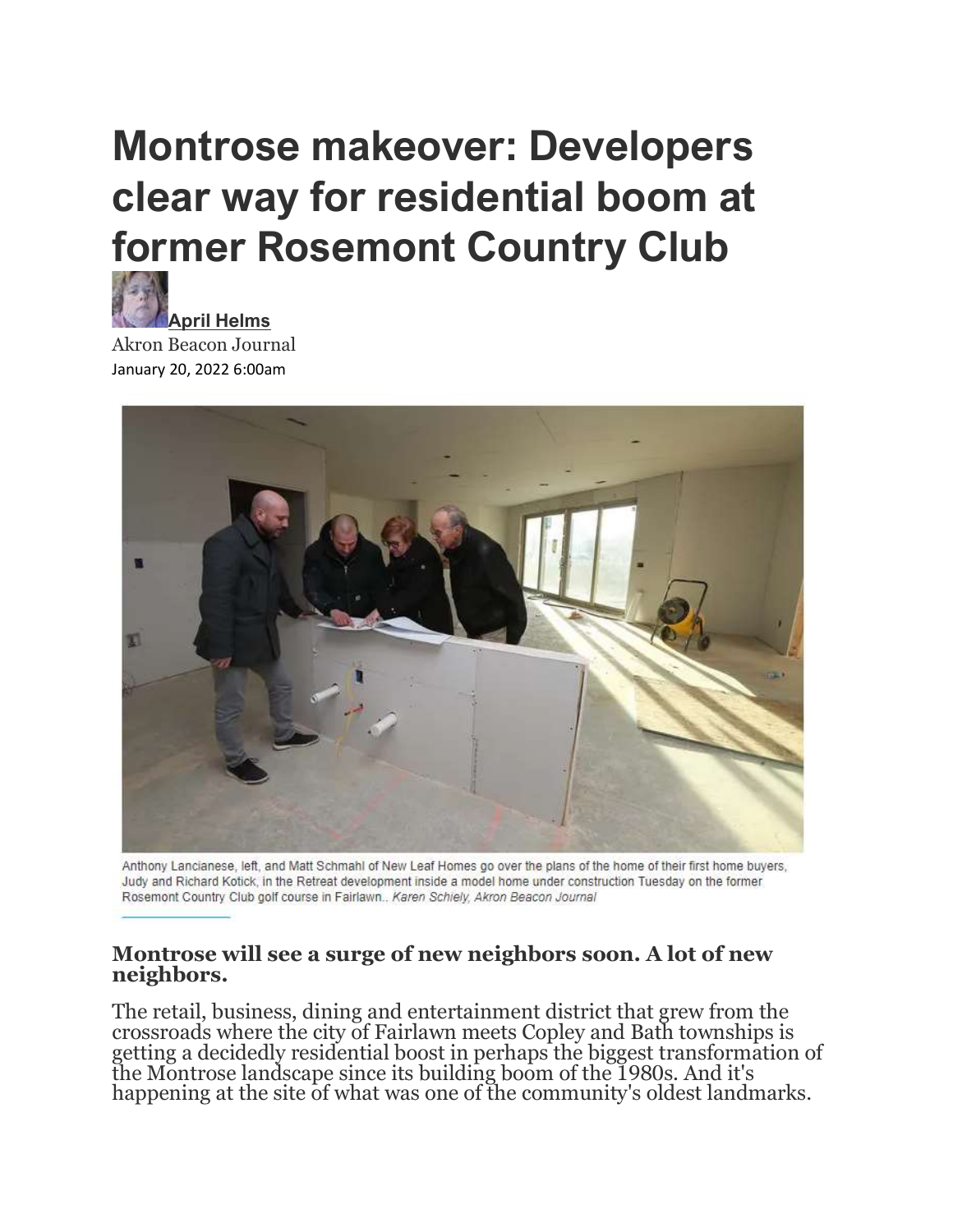More than 380 new housing units will be constructed on the footprint of the former Rosemont Country Club, which closed at the start of 2020 in what would have been its 100th anniversary year.

Construction plans call for four housing developments and a mixed-use building that will combine retail and restaurants with apartments. Land already has been cleared for work to begin.

Of the 148.8 acres that were owned by the golf course, 62 acres have been set aside and "will be a permanent preserve" that can be used to restore trees and wildlife, Fairlawn Mayor William Roth said.

He said the city "was pleased by the quality of residences being built," calling the developments "a nice mix of different types."

The plans were unveiled in March 2021 during a public information meeting.

In addition to the homes, there also will be a walking trail from Bicentennial Park that will bisect Cleveland-Massillon Road and run through the development. This trail will be accessible to the community as well as those within the new residential areas.

"We are preserving a lot, permanently, which we are very happy with," Roth said.

Bob Konstand, the attorney for the developer, OCG Rosemont, previously said homebuyers will have flexibility to choose the options they want.

"The days of what we called spec homes, where you build 20 or 30 homes all at once and then put them all up for sale, those days are no longer with us," Konstand said. "Each of the builders in the community will do a couple model homes but they will need to take orders for homes to be built," allowing homeowners' input.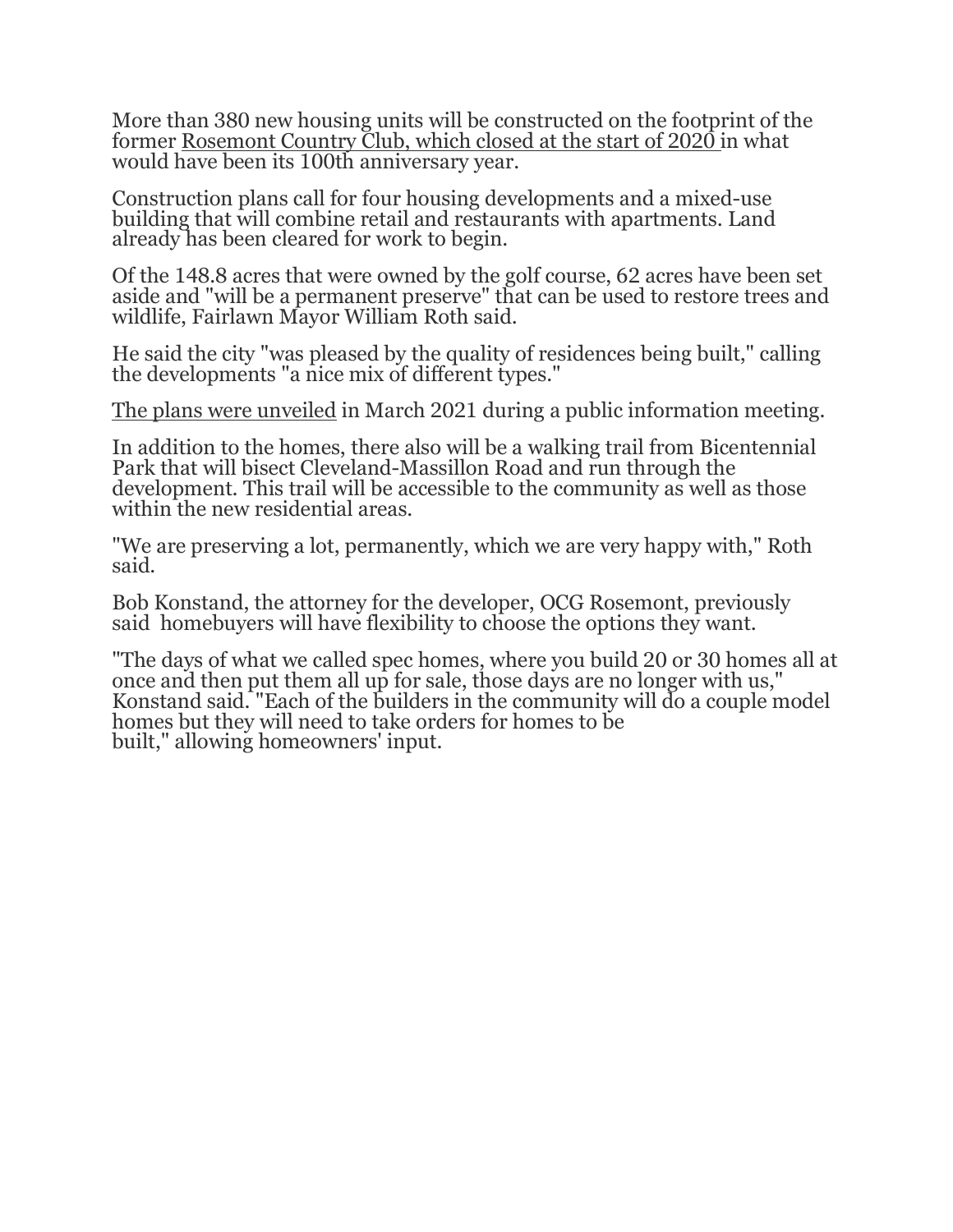

The entrance to the former Rosemont Country Club will serve as the entrance to the Reserve that will have 25 homes on the site of the former Rosemont Country Club golf course in Fairlawn. Karen Schiely, Akron Beacon Journal

Lance Osborne, president of Osborne Capital Group in Mentor, said the company started working on the acquisition of Rosemont in 2019 "with the goal of creating master plan residential neighborhoods that are walkable to dedicated greenspaces."

Each of the four residential developments will have their own homeowners' associations, Osborne said.

"Three of the communities will include maintenance-free living administered by professional HOA managers," Osborne said. "The development was conceived to have a variety of housing options for new Fairlawn residents, residents looking for a larger home and residents looking to downsize."

While market demand could change the scope of development, Osborne said "there is strong interest in the project right now."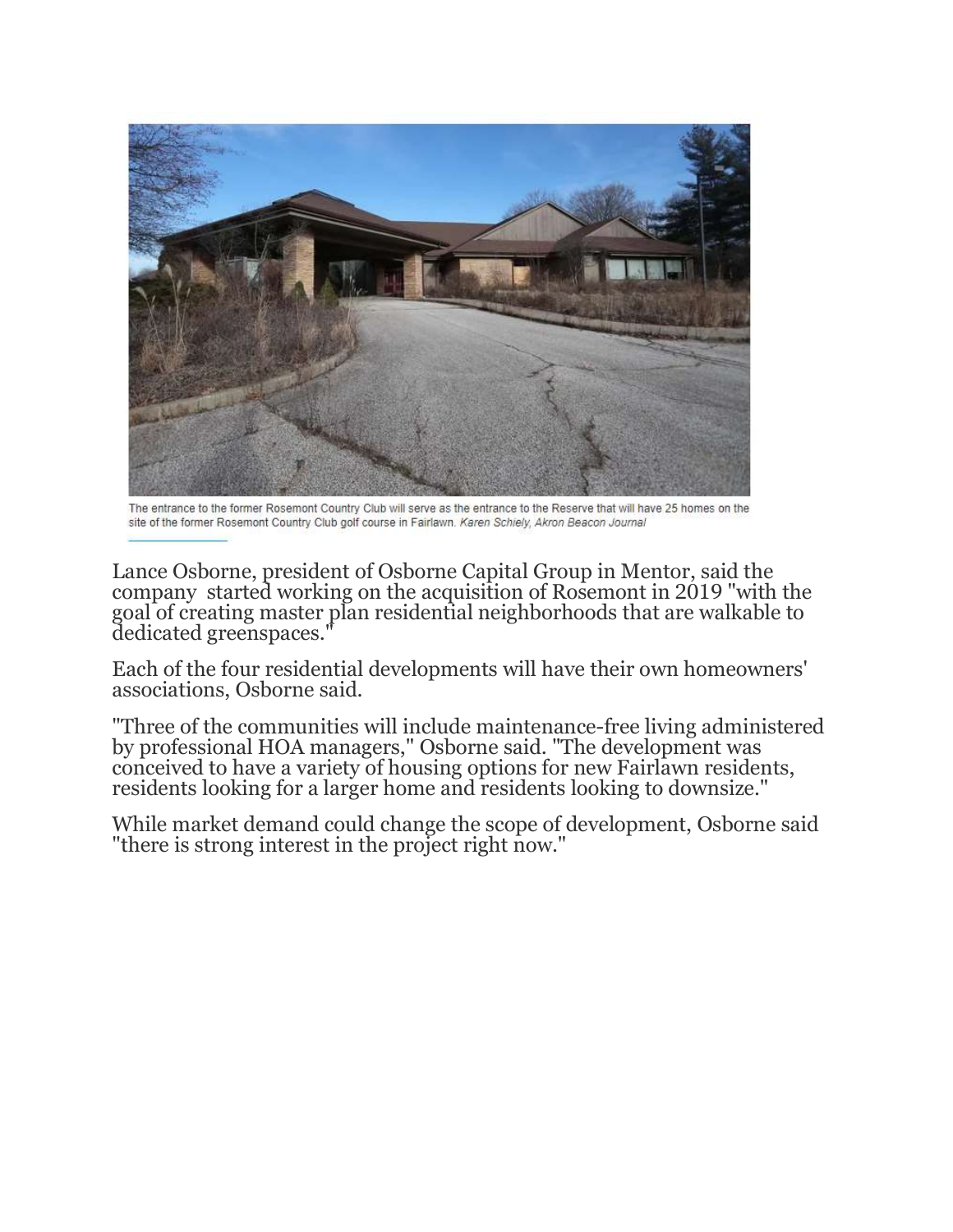

The Reserve is planned here on the site of the former Rosemont Country Club golf course and it will have 25 new homes in Fairlawn. Karen Schiely, Akron Beacon Journal

## The Crossings will consist of high-end townhouses and homes

One of the developments, The Crossings, will consist of attached townhomes constructed by Drees Homes, Konstand said. The Crossings will have an expected 98 homes, which will have a base price of \$314,000 to \$368,000.

The Crossings will be adjacent to a second development called The Reserve. This development will include 25 homes and will utilize the entrance to the former Rosemont clubhouse.

Osborne said in a recent interview that the clubhouse was in the process of being demolished, and the swimming pool would be filled in. Prices for The Reserve are expected to start at \$474,000, with typical prices ranging from \$519,000 to \$644,000.

"This will be the most expensive community in the project," Konstand said.

Osborne said he hoped to take designs for The Crossing and The Reserve to the city planning commission sometime this spring to start the approval process.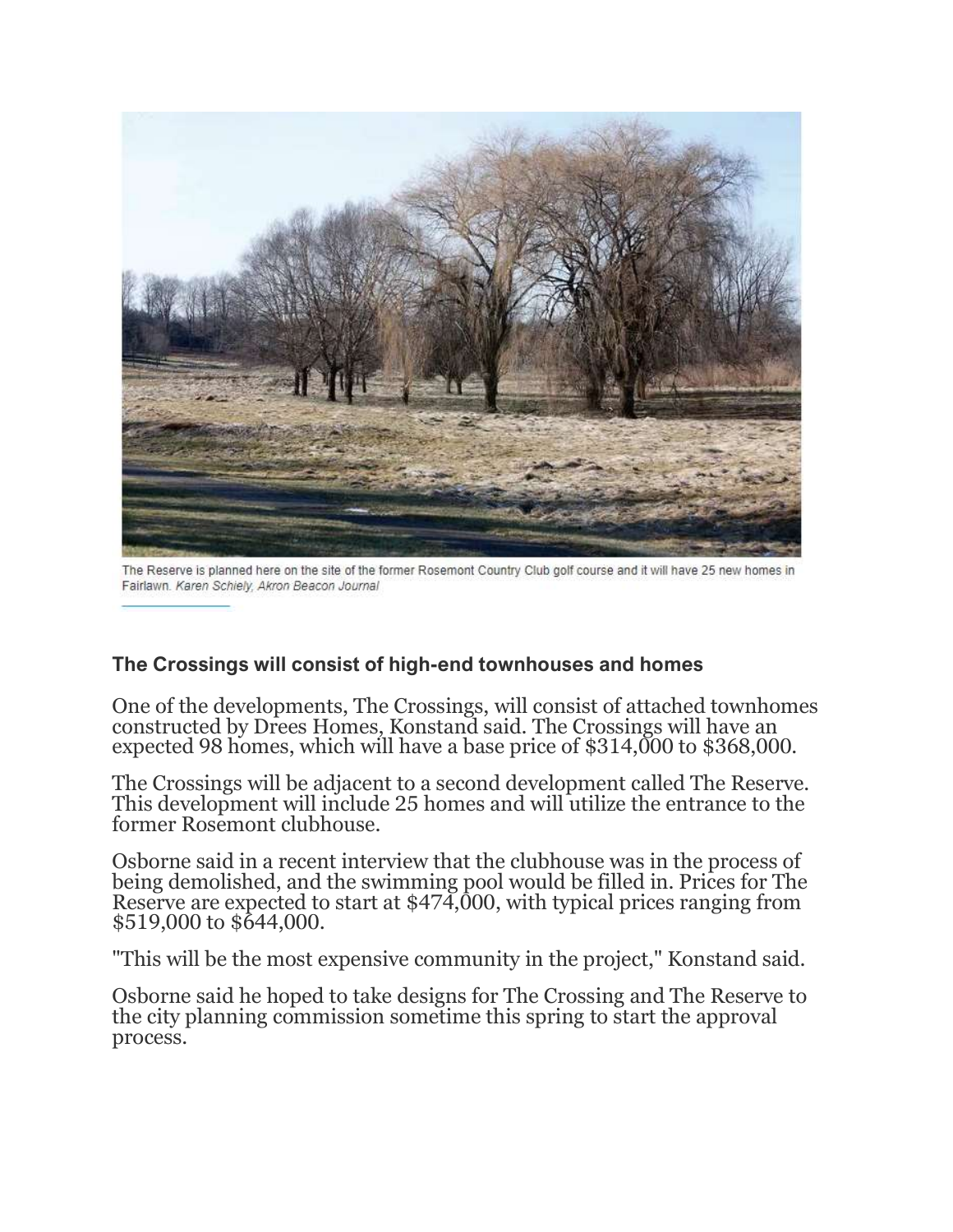

The future site of the Links housing development on the site of the former Rosemont Country Club golf course in Fairlawn. It will include two- and three-story town homes. This will have 179 housing units. These will be developed by Ryan Homes. Karen Schiely, Akron Beacon Journal

## 179 homes near retail stretch that includes Giant Eagle, Sam's Club

The third development, The Links, will be near Giant Eagle and Sam's Club. The Links will include two- and three-story townhomes. The residences in this development will start in the upper \$200,000 range. Konstand said this will be the largest development, with 179 housing units. These will be developed by Ryan Homes.

"We are selling the lots to Ryan Homes, and they will build the homes," he said. "People will be able to choose from a variety of floor plans from two different attached housing projects."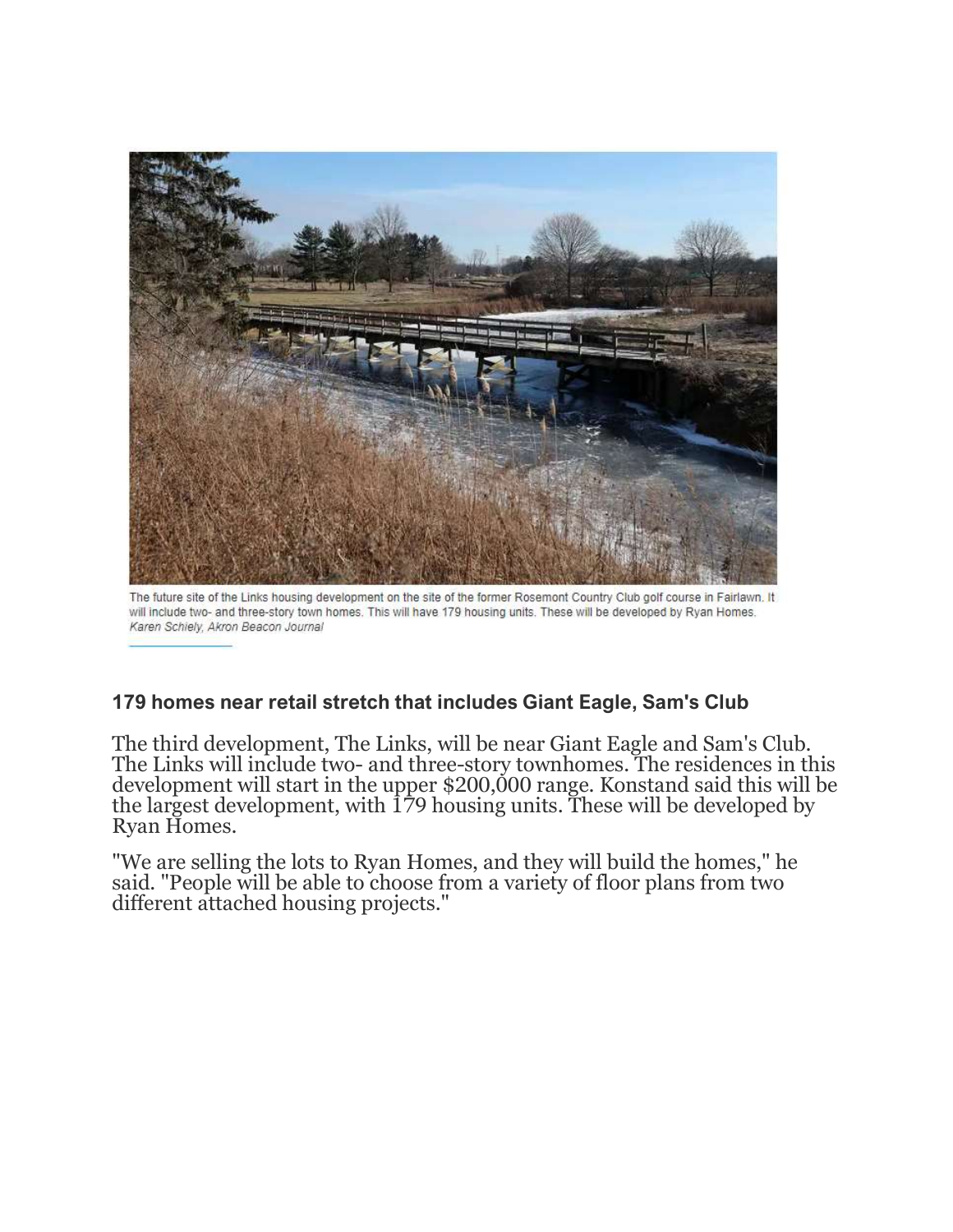

The model home is under construction for the New Leaf Homes Retreat development on the site of the former Rosemont Country Club golf course in Fairlawn. Karen Schiely, Akron Beacon Journal

## Single-story living The Retreat targeted to empty-nesters

The Retreat will be aimed at empty-nesters, Konstand said. This development will have a clubhouse.

Katie Lancianese of New Leaf Ventures, the developer and builder of The Retreat, said that all of the homes will be designed for single story living, but will have an option for an upstairs bonus space. Units also will feature no steps to get into the home or garage, improving accessibility. This development will include 83 housing units on about 24 to 25 acres, constructed over two phases. The starting cost will be around \$300,000, and the average cost is expected to be around \$450,000.

Lancianese said the first phase is approved and a model home is under construction.

"We plan to start homes for customers in February," she said. "We are rocking and rolling over there. We're selling relatively quickly."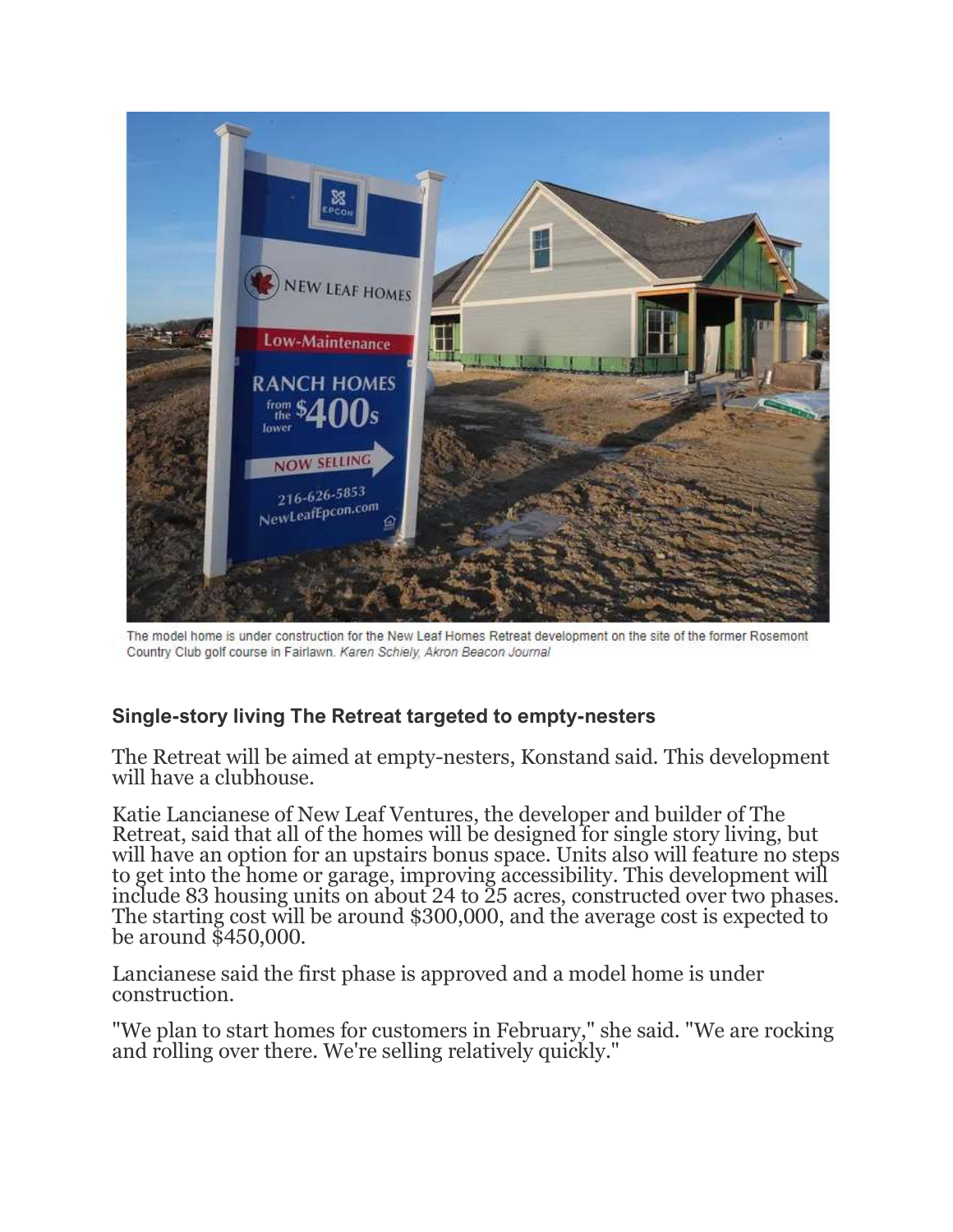Lancianese said New Leaf is seeking approval for phase two "sometime in the first quarter."

For details, visit www.newleafepcon.com online.

#### Mixed-use building will include apartments, commercial space

Another development, which will be just west of The Links, will be a mixeduse single building. The mixed-use building could potentially include apartments, restaurants and small businesses, as well as office space, according to information from a presentation made during a public information meeting in March.

Plans went before the city planning commission Jan. 13 but were tabled by the request of Osborne, said Bill Arnold, the city's building and zoning commissioner. There were concerns with the number and location of the parking spaces. No date has been set for the plans to come again before the planning commission.

Konstand said that OCG developed Heritage Woods in neighboring Copley, and "he did a very successful mixed-use development with that."

#### Walking trail will be open to the community

An additional feature of the development will be a community walking trail starting at Bicentennial Park on Smith Road that will wind through the development, Roth said. It will cross beneath heavily traveled Cleveland-Massillon Road using a former golf-cart tunnel that was reconstructed in a road-widening project.

The new construction comes as property owners throughout Fairlawn tackle upgrades to existing residential properties.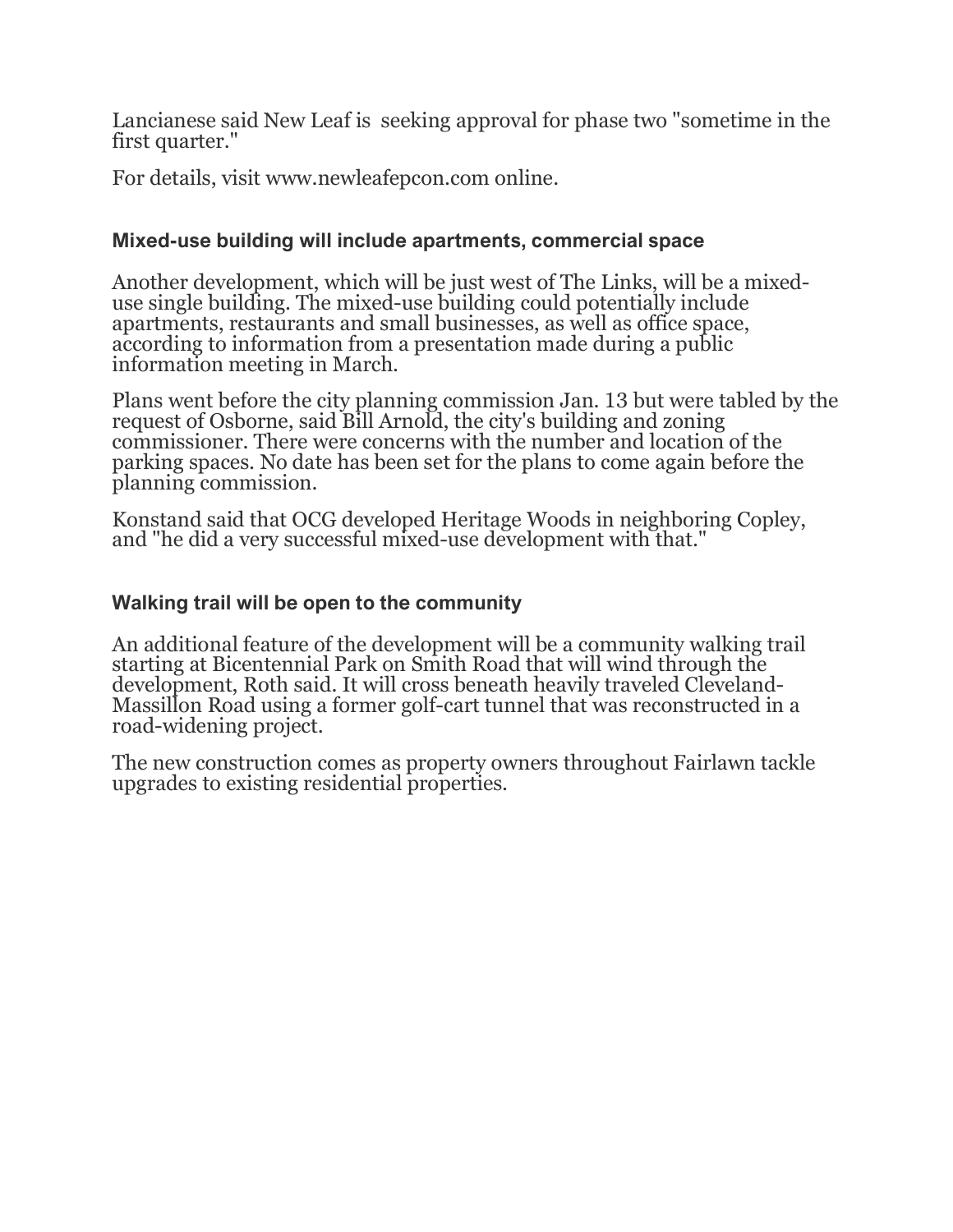

Construction is underway on the New Leaf Homes development project called the Retreat on the site of the former Rosemont Country Club golf course in Fairlawn. Karen Schiely, Akron Beacon Journal

The city has had "a fair amount of home remodels going on," Roth said.

"We've had a steady amount of applications in the city" for residential building permits, Roth said.

According to the U.S. Census, 69.2% of homes in Fairlawn were owner occupied between 2015 and 2019, with the median value of homes at \$171,700. There were 3,258 households in that time period, with an average of 2.19 people per household. 84.9% of the people in Fairlawn had lived in that same house for at least a year.

A boon for residents in Fairlawn, which has translated in higher home values, is FairlawnGIG, the city's municipal broadband utility. Because of this service, Roth said that home values were an average of 78% higher. This service will be available in the new developments.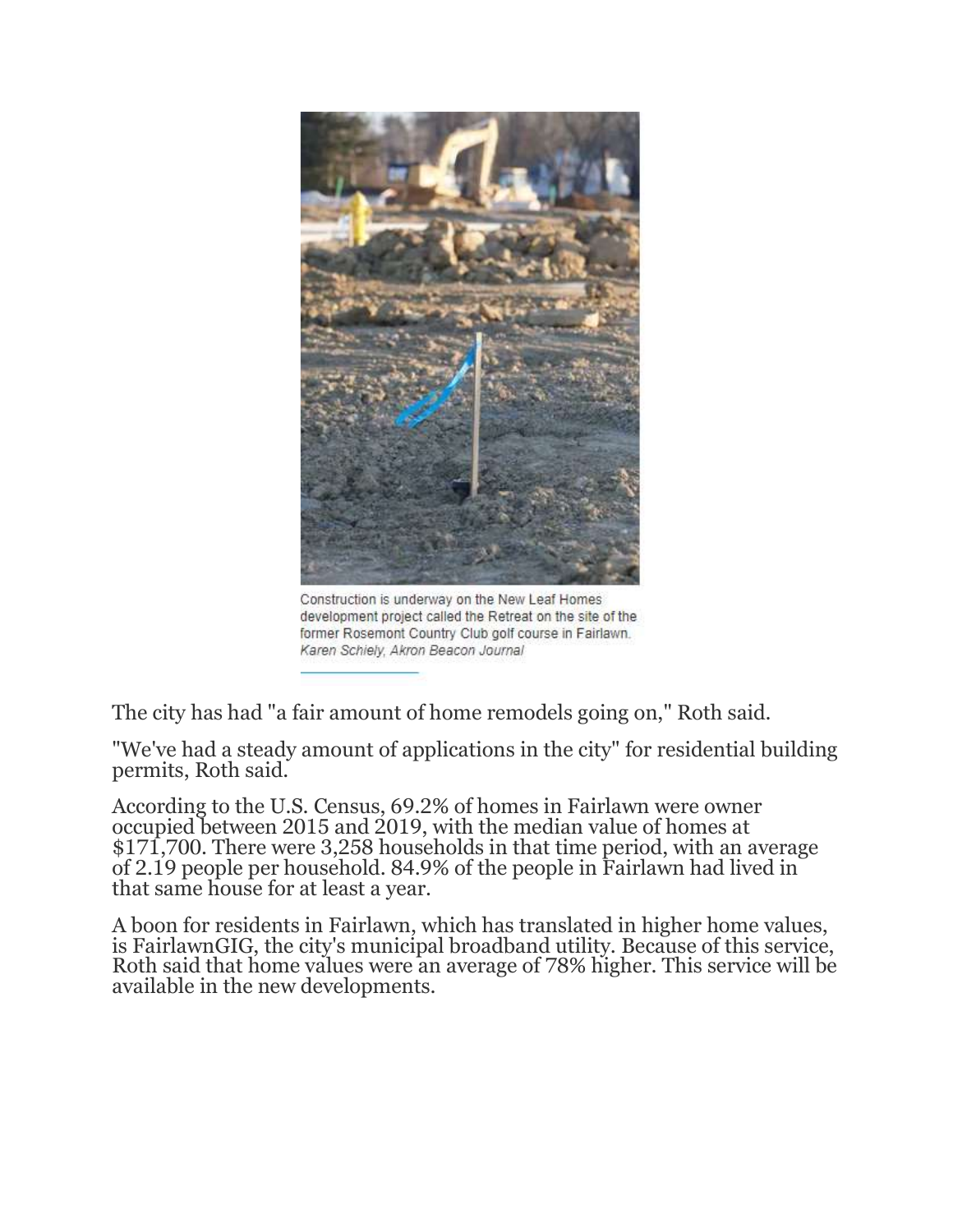

The entrance to the former Rosemont Country Club will serve as the entrance to the Reserve that will have 25 homes on the site of the former Rosemont Country Club golf course in Fairlawn. Karen Schiely, Akron Beacon Journal

## Cleveland-Massillon Road improvements should help with traffic

The recent widening of Cleveland-Massillon Road, which included constructing a roundabout at Rothrock Road, should help to absorb any concerns about an increase in traffic related to the new developments, Roth said.

The project, which cost about \$13 million, including a local share of \$2.8 million, updated the road from West Market Street to Rothrock Road. It was completed in November.

The roundabout, especially, has improved traffic flow and air quality, Roth said.

"It's eliminated the T-bone accidents, which can be fatal," Roth said. "It's worked quite well. [The Ohio Department of Transportation] is a big proponent of roundabouts, and they increased their level of funding because of the roundabout component in the Cleveland-Massillon Road widening."

Roth said he felt the new residential plans were "balanced, and not overdeveloped."